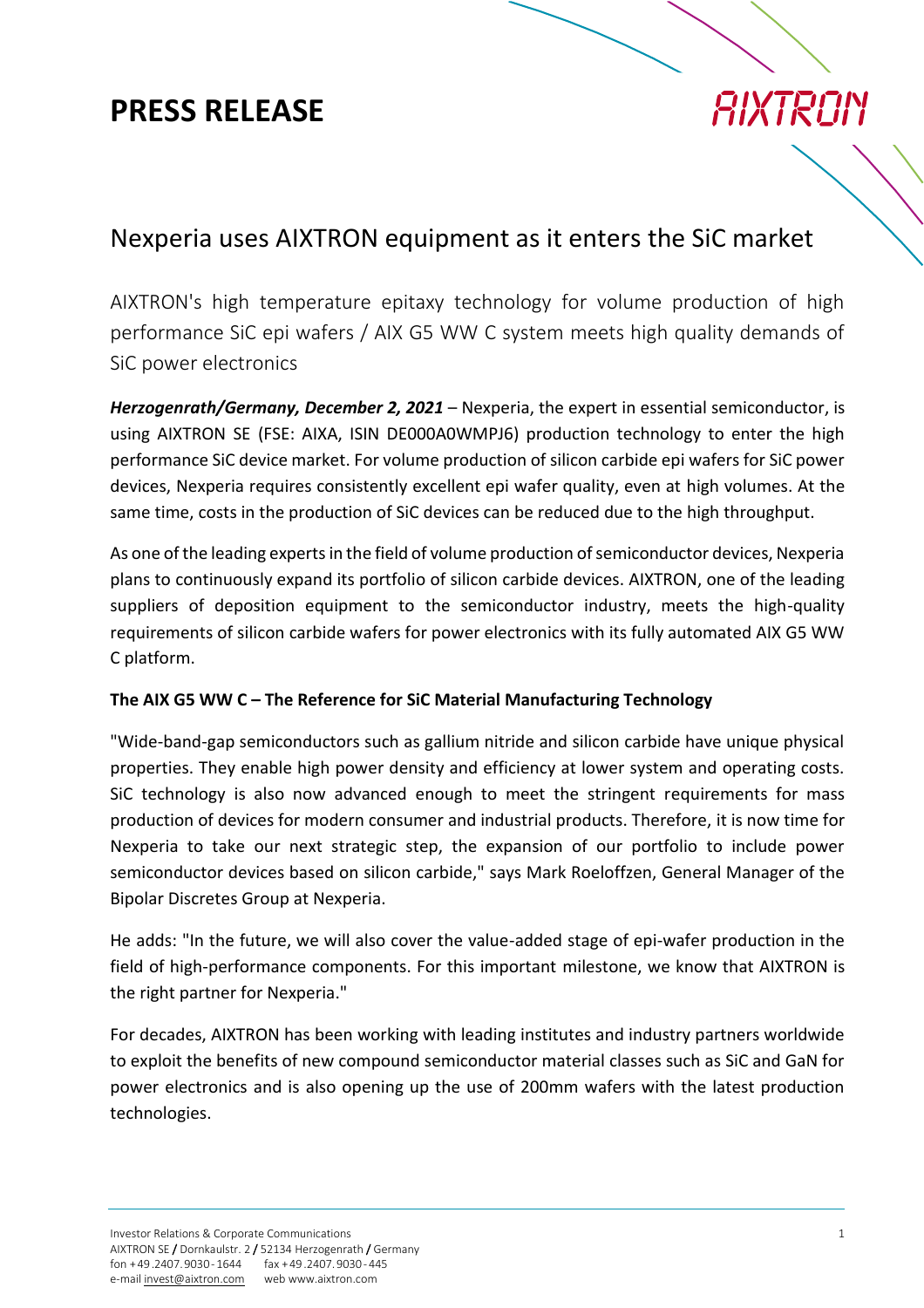# AIXTRON

AIXTRON's latest generation Planetary Reactor<sup>®</sup> is specifically designed to meet the very high demands of SiC power electronics. The system ensures the necessary excellent quality of the epitaxial layers on the wafers and has therefore been qualified by market leaders in silicon carbide for the production of SiC devices.

#### **SiC power electronics for the applications of the future**

"Nexperia is positioning itself at the right time in one of the most exciting growth markets in the semiconductor industry. We are pleased that Nexperia has chosen us as a partner in this important strategic step into a new market of the future. The performance characteristics of the silicon carbide and gallium nitride material classes, with their high efficiency, offer highly attractive potential for energy savings, heat reduction, weight and system size reduction, and thus lower overall system costs," says Dr. Felix Grawert, CEO and President of AIXTRON SE.

"SiC and GaN semiconductors offer higher energy efficiency in applications compared to conventional power electronics based on silicon and thus contribute significantly to lower CO2 emissions. The properties of the materials predestine them in particular for applications in electric vehicles and their charging stations, data centers or in the field of renewable energies such as solar and wind power plants," adds Dr. Felix Grawert.

At the beginning of the year, Nexperia had already started a significant investment program both in the expansion of its production capacities, and in research and development worldwide. As part of its global growth strategy, planned investments in Europe this year include production efficiency improvements and the implementation of new 200mm technologies at its European wafer fabs in Hamburg, Manchester and Newport. In Hamburg, the company is investing in new technologies for the expansion of its "wide band gap" SiC power device offering.

To download photos, please click here: [AIXTRON](https://www.aixtron.com/en/press/mediapool) and [Nexperia](https://www.nexperia.com/)

#### **Contact Persons**

**AIXTRON SE**

Guido Pickert Vice President Investor Relations & Corporate Communications fon +49 (2407) 9030-444 e-mai[l g.pickert@aixtron.com](mailto:g.pickert@aixtron.com)

Rita Syre Senior PR Manager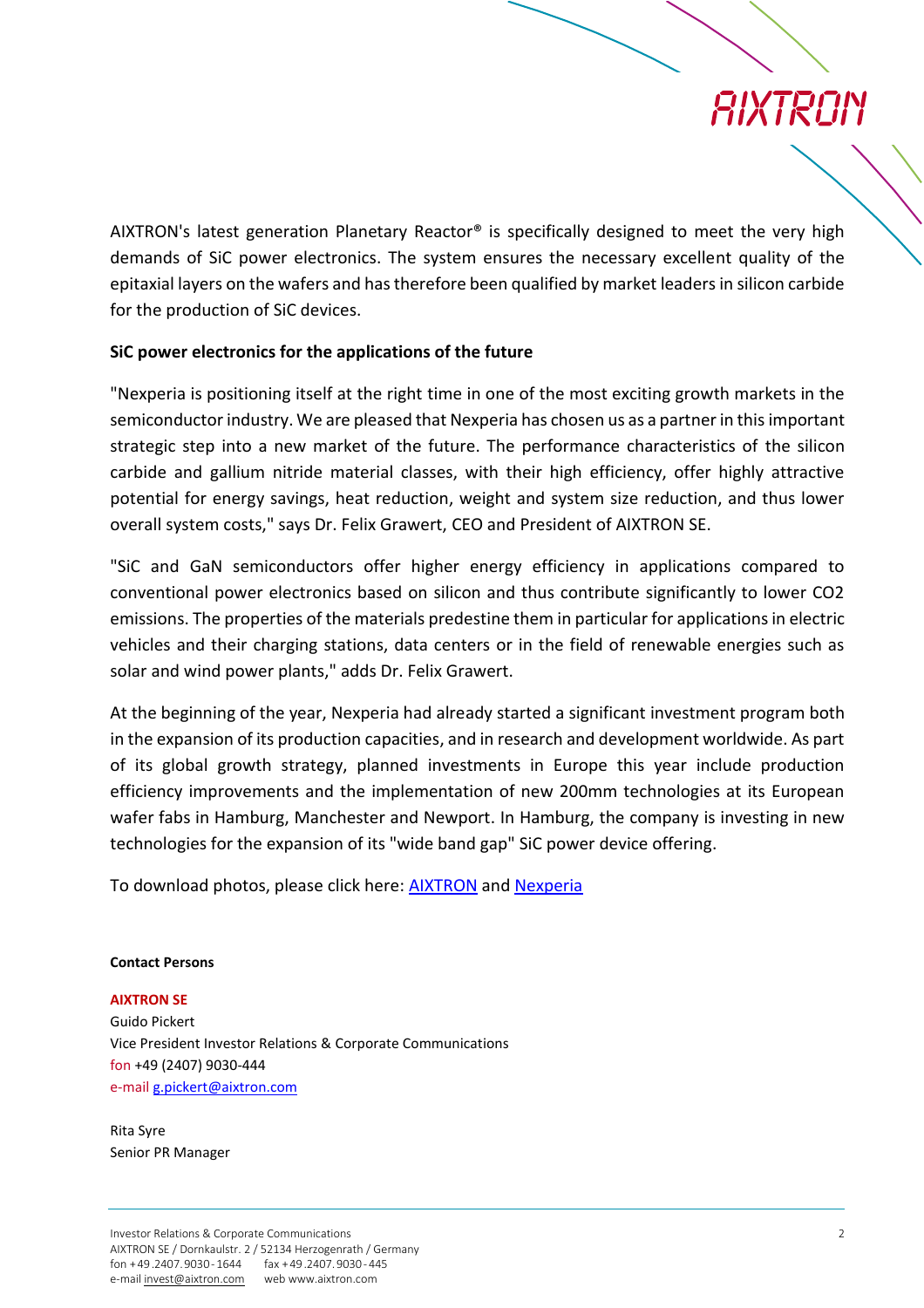AIXTRON

fon +49 (2407) 9030-3665 mobile +49 (162) 269 3791 e-mail [r.syre@aixtron.com](mailto:r.syre@aixtron.com)

#### **Nexperia**

Petra Beekmans, Head of Communications & Branding mobile: +31 6 137 111 41 e-mail: [petra.beekmans@nexperia.com](mailto:petra.beekmans@nexperia.com)

#### **About AIXTRON**

AIXTRON SE is a leading provider of deposition equipment to the semiconductor industry. The Company was founded in 1983 and is headquartered in Herzogenrath (near Aachen), Germany, with subsidiaries and sales offices in Asia, United States and in Europe. AIXTRON´s technology solutions are used by a diverse range of customers worldwide to build advanced components for electronic and optoelectronic applications based on compound or organic semiconductor materials. Such components are used in a broad range of innovative applications, technologies and industries. These include Laser and LED applications, display technologies, data transmission, SiC and GaN power management and conversion, communication, signaling and lighting as well as a range of other leading-edge applications.

Our registered trademarks: AIXACT®, AIXTRON®, Atomic Level SolutionS®, Close Coupled Showerhead®, CRIUS®, Gas Foil Rotation®, OVPD®, Planetary Reactor®, PVPD®, TriJet®

For further information on AIXTRON (FSE: AIXA, ISIN DE000A0WMPJ6) please visit our website at: [www.aixtron.com](http://www.aixtron.com/)

#### **About Nexperia**

Nexperia is a leading expert in the high-volume production of essential semiconductors, components that are required by every electronic design in the world. The company's extensive portfolio includes diodes, bipolar transistors, ESD protection devices, MOSFETs, GaN FETs and analog & logic ICs. Headquartered in Nijmegen, the Netherlands, Nexperia annually ships more than 100 billion products, meeting the stringent standards set by the automotive industry. These products are recognized as benchmarks in efficiency – in process, size, power and performance — with industry-leading small packages that save valuable energy and space.With decades of experience in supplying to the world's leading companies, Nexperia has over 12,000 employees across Asia, Europe and the US. Nexperia, a subsidiary of Wingtech Technology Co., Ltd. (600745.SS), has an extensive IP portfolio and is certified to IATF 16949, ISO 9001, ISO 14001 and ISO 45001.

For further information on Nexperia please visit [www.nexperia.com](http://www.nexperia.com/)

#### **Forward-Looking Statements AIXTRON SE**

This document may contain forward-looking statements regarding the business, results of operations, financial condition and earnings outlook of AIXTRON. These statements may be identified by words such as "may", "will", "expect", "anticipate", "contemplate", "intend", "plan", "believe", "continue" and "estimate" and variations of such words or similar expressions. These forward-looking statements are based on our current assessments, expectations and assumptions, of which many are beyond control of AIXTRON, and are subject to risks and uncertainties. You should not place undue reliance on these forward-looking statements. Should these risks or uncertainties materialize, or should underlying expectations not occur or assumptions prove incorrect, actual results, performance or achievements of AIXTRON may materially vary from those described explicitly or implicitly